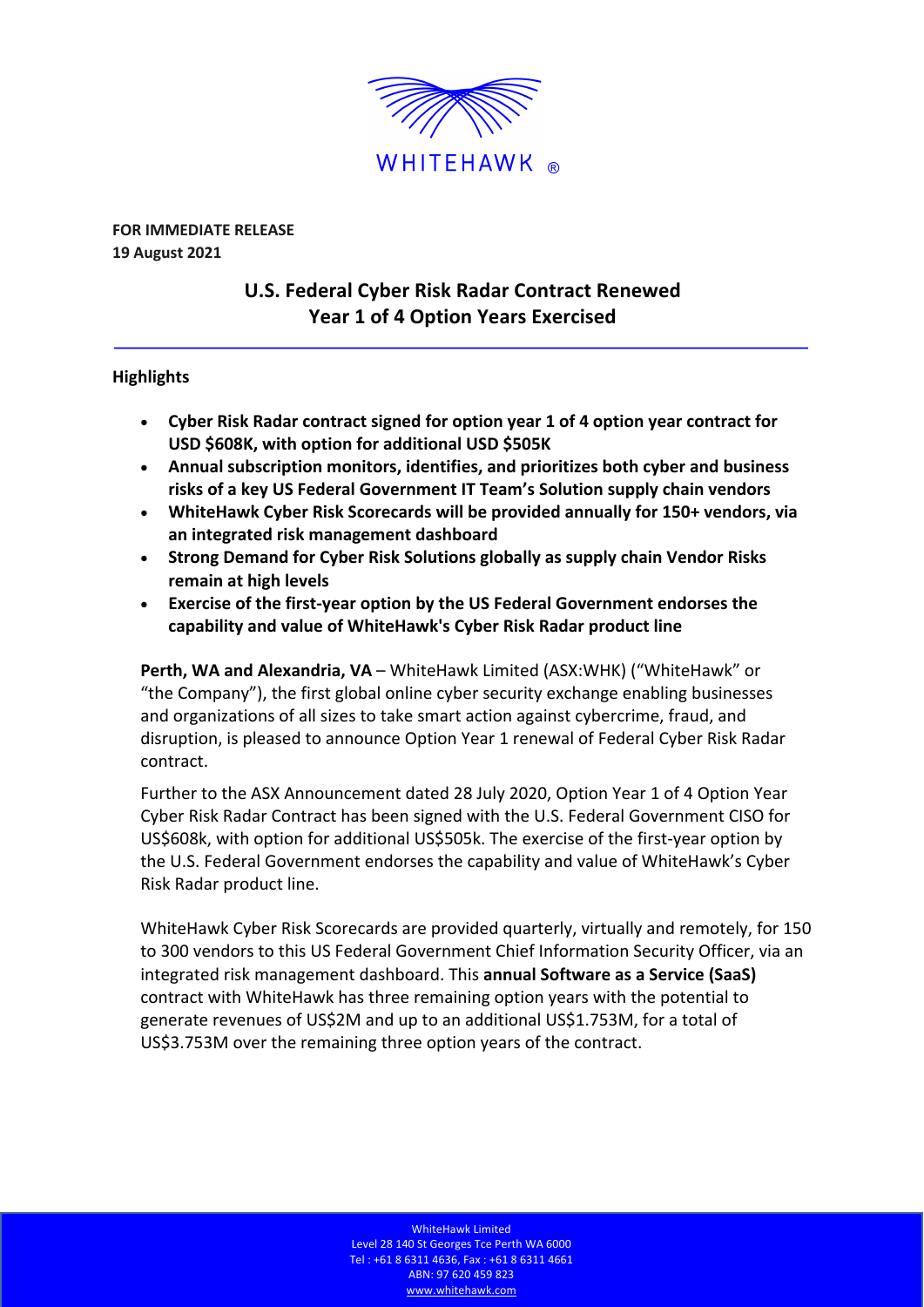

Cyber Risk Radar is an annual SaaS subscription service developed and integrated by WhiteHawk consisting of quarterly services that include Cyber Risk Scorecards, Cyber Risk Portfolio Reports, and ongoing conversations with a professional Cyber Analyst to include:

- **Risk Research and discovery**  Collect, analyze, and correlate publicly available data into actionable intelligence.
- **Continuous Monitoring and Alerts**  Understand an organizations security performance and be alerted to impactful changes.
- **Focused Analytics**  Perform deep dives in the areas that need focus rather than the entire dataset.
- **Ecosystem Maps** Visualize the enterprise by understanding the supplier and vendor interconnections.
- **Risk Prioritization & Mitigation**  Prioritize mitigation and business actions based on levels for impact and performance.
- **Integration Into a Centralized Risk Management Dashboard**  Continuous situational awareness, tracking, mitigation and management of the SCRM/VRM program.
- **Portfolio Assessments**  Understand an organization's portfolio of all suppliers and vendors.

### -ENDS-

Authorised for release by Terry Roberts (Chief Executive Officer and Executive Chair).

### **For more information:**

Media inquiries (USA) WhiteHawk Marketing & Communications Malachi Walker **Kevin Kye** Kevin Kye Gavin Rezos publicrelations@whitehawk.com investors@whitehawk.com grezos@viaticuscapital.com +1 833 942-9237 +61 8 6311 4636 +447447560303

Investor inquiries (AUS) WhiteHawk Company Secretary

Institutional Inquiries Viaticus Capital Principal

WhiteHawk Limited Level 28 140 St Georges Tce Perth WA 6000 Tel : +61 8 6311 4636, Fax : +61 8 6311 4661 ABN: 97 620 459 823 www.whitehawk.com